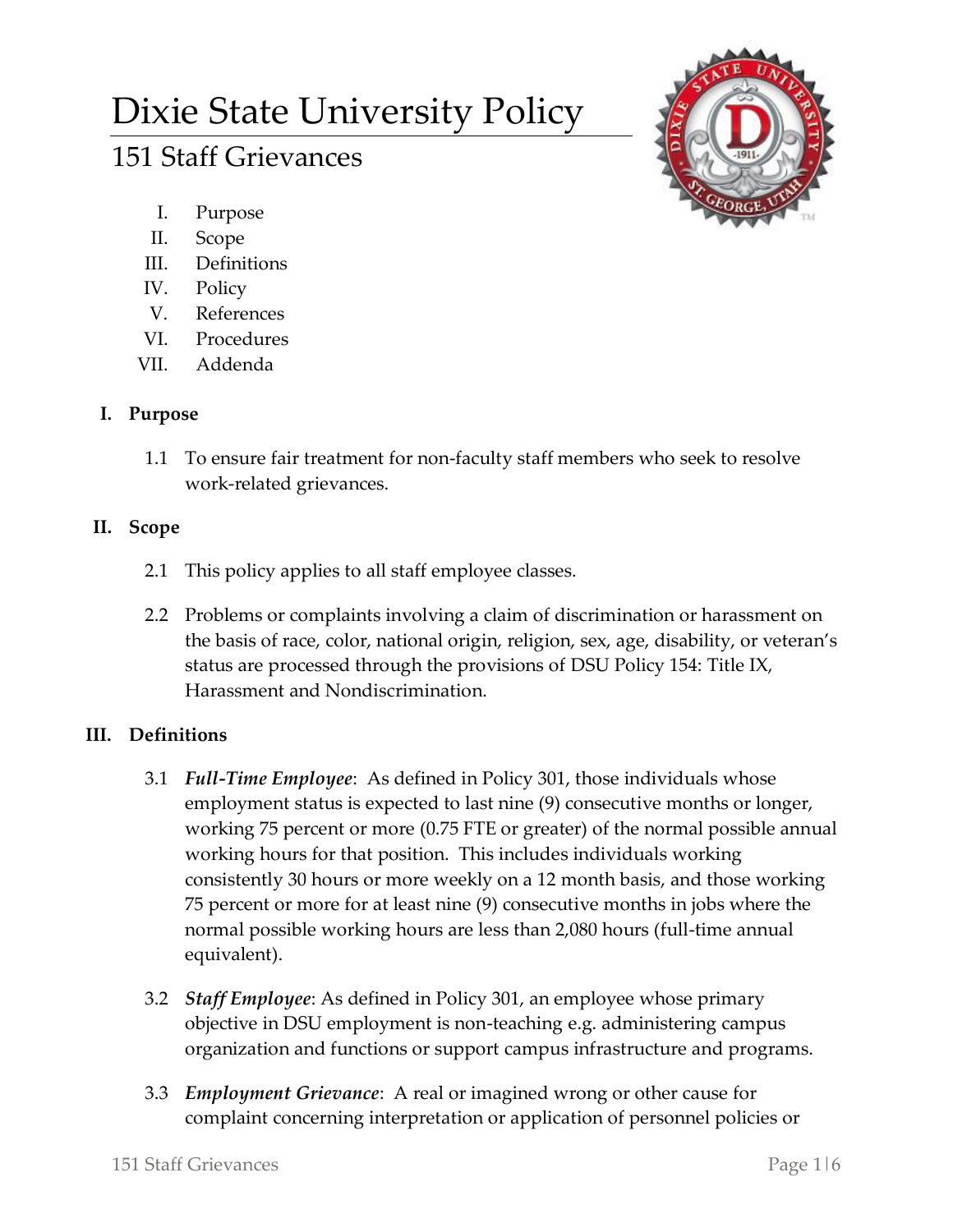practices, working conditions, employee-supervisor relationships, discipline, termination or non-retention, or other personnel matters. Grievances filed under this policy relate to non-faculty employment.

- 3.4 *Final and Binding Decision*: A final administrative decision. The complainant cannot take the matter any further administratively.
- 3.5 *Final and Binding Decision***-***Maker*: The president of Dixie State University.

### **IV. Policy**

- 4.1 An employee will not be subjected to intimidation or reprisal for assertion of an employment grievance.
- 4.2 Probationary, part-time, or temporary employees do not have the grievance process available to them regarding lawful termination.
- 4.3 Probationary, part-time, or temporary employees have access to the employment grievance policy up to and including Formal Procedure, Step 1. The Step 1 solution becomes the final binding decision for such employees (see Section 6.2).
- 4.4 If any of the steps are impractical for any reason for a specific case, the Human Resources Director can, in consultation with the administration and applicable Staff Association president-elect, prescribe an alternate grievance process which assures to the staff member appropriate due process in consideration of the grievance. The staff member's right to a hearing before a Grievance Committee cannot be denied.
- 4.5 Time limits provided for conducting the grievance procedure are guidelines and may be extended by mutual agreement between the Human Resources Office and the applicable Staff Association president-elect. Time limits refer to normal work days.

#### **V. References**

- 5.1 DSU Policy 154: Title IX, Harassment and Nondiscrimination
- 5.2 DSU Policy 301: Personnel Definition
- 5.3 DSU Policy 325: Probation
- 5.4 DSU Policy 351: Job Classification
- 5.5 DSU Policy 372: Corrective and Disciplinary Action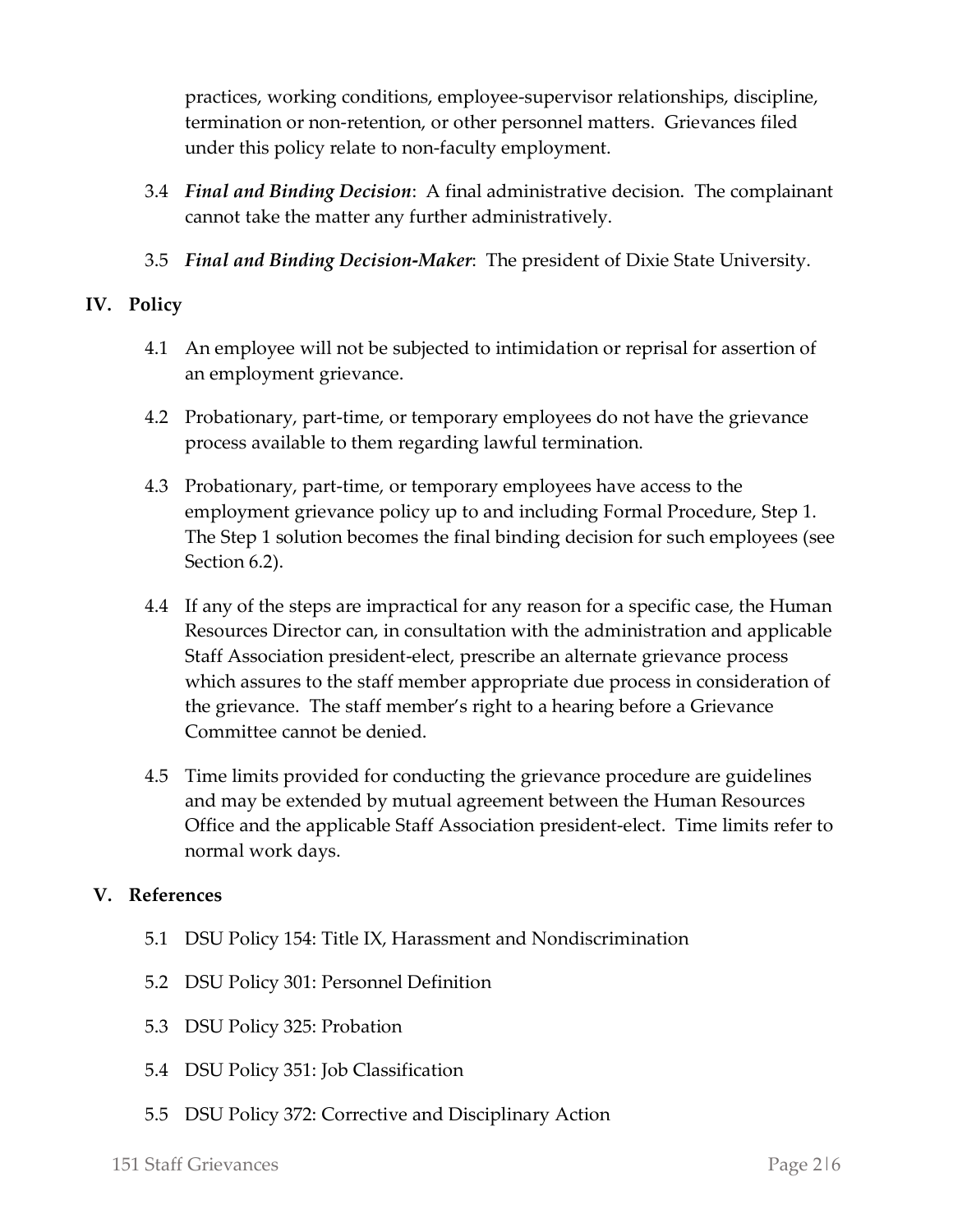5.6 DSU Policy 373: Termination and Reduction of Workforce

### **VI. Procedures**

- 6.1 Informal Procedure: Staff employees should first attempt to resolve their employment grievances through informal discussions with their immediate supervisor.
	- 6.1.1 The staff employee will make the grievance known, in writing or orally, to his/her supervisor, within 10 days of the time the grievance arises or from the date the employee should have known of the occurrence.
	- 6.1.2 The supervisor will respond within five (5) days, of receipt of the grievance by setting up a meeting to discuss the matter or by responding, in writing, to the aggrieved staff member.
	- 6.1.3 The staff employee may be accompanied by a friend, fellow employee, or a relative during the informal discussions.
	- 6.1.4 If the staff employee chooses to be accompanied in the informal process by an employee organization representative, legal counsel, or other similar professional, the institution may elect to follow the formal grievance procedure.
- 6.2 Formal Procedure, Step 1: If a mutually satisfactory agreement cannot be reached between the immediate supervisor and the staff employee, then the staff employee has 10 days to file, in writing, the grievance, including suggested remedy, to the second-level supervisor, that is the employee's supervisor's supervisor.
	- 6.2.1 The second-level supervisor will render a decision, in writing, or conduct a meeting, within five (5) days of receiving the written grievance.
		- 6.2.1.1 If the second-level supervisor holds a meeting, both the staff member and the first-level supervisor should be present, offering their perspectives.
		- 6.2.1.2 Both parties should be able to bring witnesses on their behalf to the meeting, if so desired.
		- 6.2.1.3 The second-level supervisor will render a decision, in writing, with in five (5) days of the meeting.
	- 6.2.2 The decision of the second-level supervisor is the final and binding for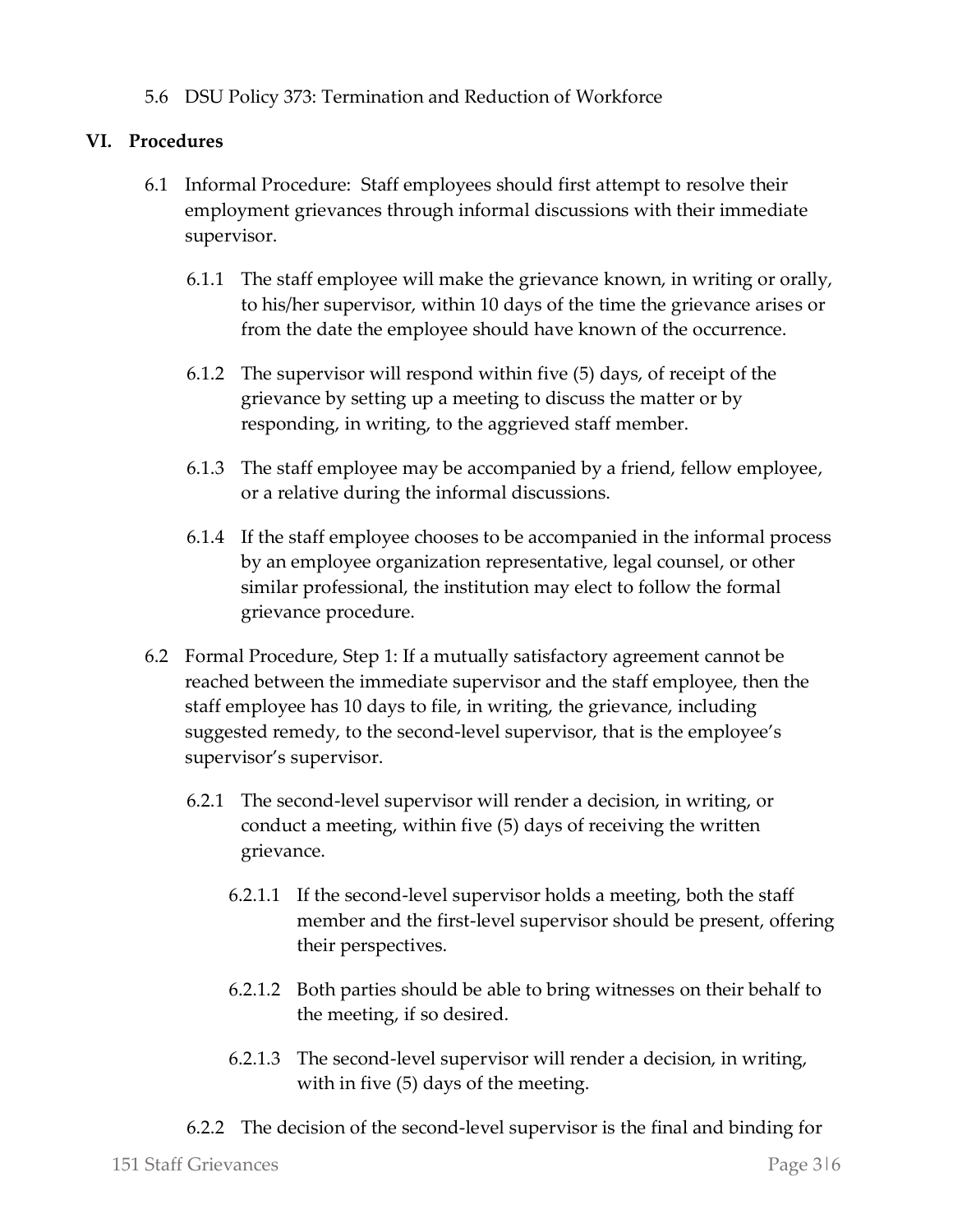part-time, temporary, or probationary staff. If the second-level supervisor is a vice-president and the staff employee is employed full time, the decision is final and binding.

- 6.2.3 Unless the second-level supervisor is a vice-president, a full-time staff employee unsatisfied with the resolution has 10 days to file, in writing, the grievance, including a suggested remedy.
- 6.2.4 The vice-president will render a decision, in writing, within five (5) days of the meeting. The decision of the vice-president is final and binding.
	- 6.2.4.1 Should the vice-president elect, they may form an ad-hoc committee or appoint an ad-hoc investigator to review associated documentation and provide a neutral recommendation to the vice-president as part of the decision-making process.
- 6.3 Formal Procedure, Step 2 (The Grievance Committee Procedure for Termination of Full-Time Employees): If the second-level supervisor's decision, resulting from Step 1, is not satisfactory to the full-time staff member, the employee has five (5) working days to submit a formal grievance, in writing, using the online grievance form found on the Human Resources website, to the Human Resources Director.
	- 6.3.1 A full-time employee who has been terminated has five (5) working days, after receipt of notification of termination, to contact the Director of Human Resources and begin the grievance process.
	- 6.3.2 The Human Resources Director will, within five (5) days of receipt of the grievance papers, form a Grievance Committee.
		- 6.3.2.1 The Committee will be made up of a chair and an administration representative, chosen by the Director of Human Resources, an employee chosen by the person requesting the hearing and two Staff Association representatives, one of which is the presidentelect.
		- 6.3.2.2 Three (3) members will constitute a quorum.
	- 6.3.3 The Committee Chair will schedule a hearing within 10 days of receiving the grievance.
	- 6.3.4 The parties to the grievance will have the opportunity to present to the Committee their positions and supporting evidence, in person if they so desire.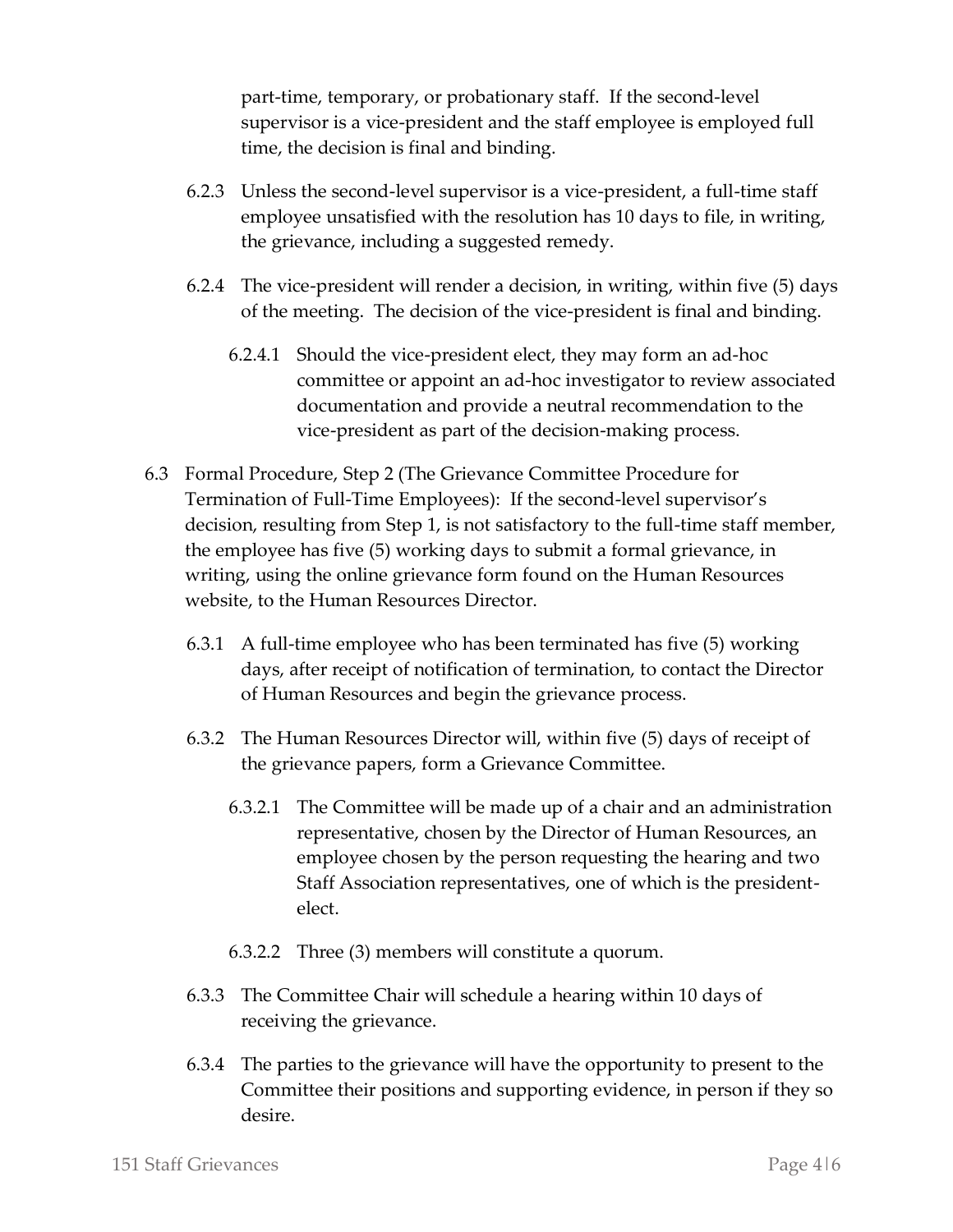- 6.3.4.1 The aggrieved employee may be accompanied by any person of his/her choice. However, the aggrieved staff member will act as his/her own spokesperson.
- 6.3.5 The Committee will select a member to keep a written record of hearings and findings.
- 6.3.6 Unless the employee has been terminated, reasonable time off, with pay, during scheduled working hours are provided to the employee, his/her representative, and any witnesses, if University employees, for time spent attending or participating in the proceedings. No compensation will be given for time spent in such activities outside scheduled working hours or time or money spent in preparation for such proceedings by the aggrieved employee.
- 6.3.7 The Committee will gather the necessary evidence, consider the findings and relevant policies, and within 20 days following the hearing, will present, in writing, its findings and recommendations to the final and binding decision-maker. The final decision-maker may refer the grievance back to the Grievance Committee if he/she feels that the Committee needs to consider additional factors. In such circumstances, the Committee has an additional seven (7) days to submit a written report of its findings and recommendations to the final and binding decision-maker.
- 6.3.8 After reviewing the evidence, the findings and the recommendations of the Committee, the final and binding decision-maker will, within 10 days, inform all parties, in writing, of the final decision.
	- 6.3.8.1 As the grievances moves through the process, the grievant may not add new issues, claims, or grievances to the original.
	- 6.3.8.2 An employee may not institute more than one grievance procedure based on the same facts, claims, circumstances, or events.
	- 6.3.8.3 All findings, hearing records, and decisions will be placed in a grievance file in the Human Resources Office.
	- 6.3.8.4 A copy of the initial grievance and the final decision will be placed in the aggrieved staff employee's personnel file.
- 6.4 Appeals: Appeals or grievances regarding job classification and salaries do not follow this grievance process, but have their own process through the Staff